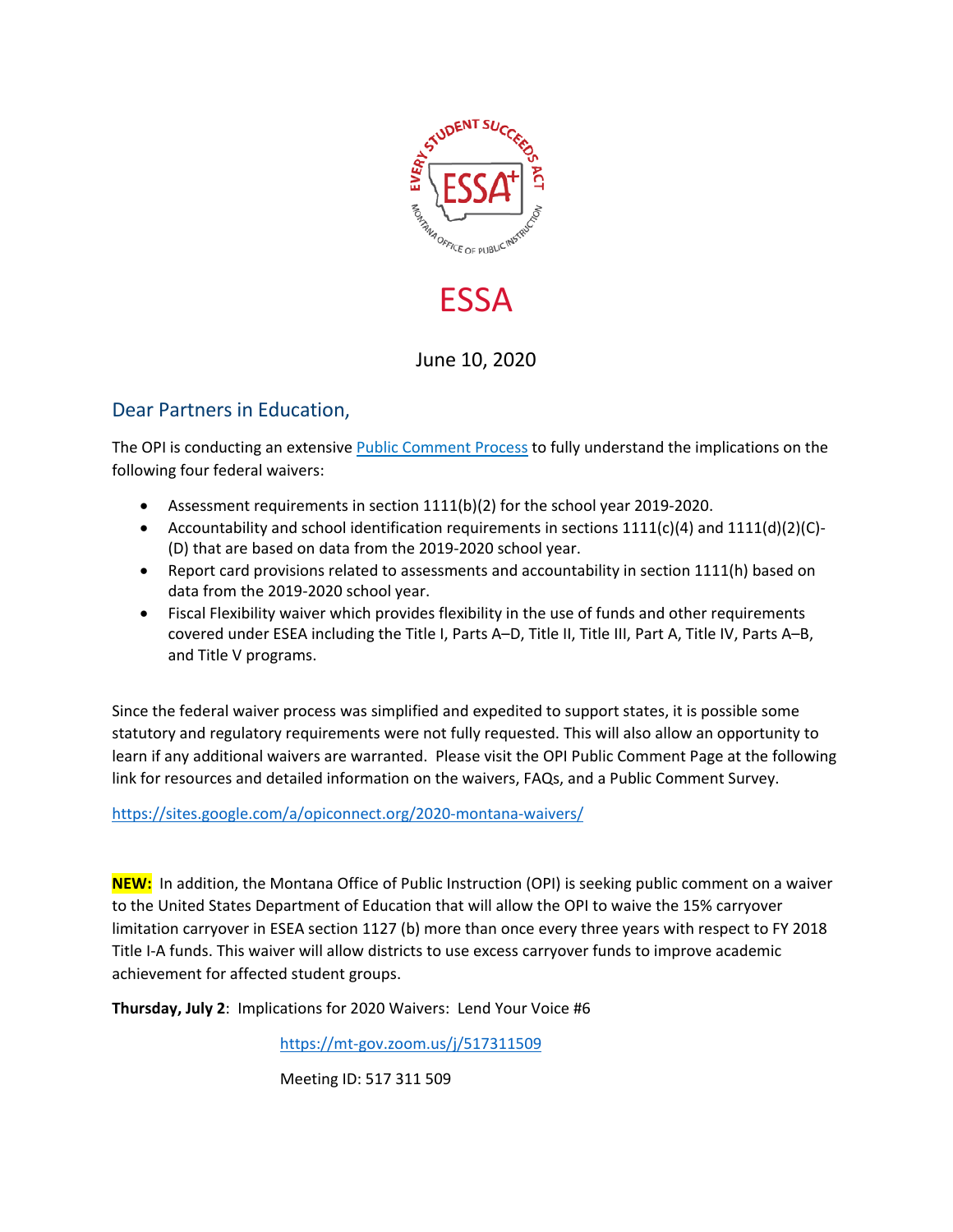# Comprehensive Support and Improvement

#### **The 2020-2021 school year marks the third year of Comprehensive Support and Improvement**

**(CSI).** On Monday, March 30, OPI received a waiver from the U.S. Department of Education (USED) for specific assessment and accountability requirements for this school year. The OPI applied for the waiver due to extraordinary circumstances created by the COVID-19 pandemic and resulting school closures. The waivers canceled requirements to administer the statewide assessments, suspended accountability system for the 2019-2020 year, removed certain elements from the ESSA report card, and provided financial flexibility to schools and districts.

As a result of the waiver, any school that is identified for comprehensive and targeted support and improvement in the 2019–2020 school year will maintain that identification status and continue to receive supports and interventions in the 2020–2021 school year. Due to the suspension of Spring 2020 testing, schools will not receive accountability ratings for the 2019–20 school year, which was year three of data collection by which CSI schools would need to meet exit criteria. Consequently, the OPI is gathering public comment and considering the need of a waiver related to this issue, to address using the data collection of 2020-2021 as the year three of data by which CSI schools would be measured to meet exit criteria and ensuring that we have the option to extend a fourth year in 2021-2022 for support and intervention while schools exit criteria is reviewed and determinations complete.

**Rather than a Fall onsite meeting, we will be hosting a series of live/recorded webinars addressing the topics below from June-August.** During these 1-2-hour sessions, we will work together to ensure all districts are moving forward with goals aligned from their CNA, GAP analysis, and other data, creating sustainable practices, and ultimately exiting comprehensive status. This year each school is required to complete an application in the e-grants system that synthesizes the CNA and gap analysis, outlines the improvement plan with progress monitoring steps, and aligns the budget to the improvement plan. The district and school leaders will set the budget and determine the use of section 1003 funds for any activity that it determines (and the OPI agrees) will help a school identified for CSI have improved student outcomes within the school. During the sessions, we will walk through the process with you:

- June  $17<sup>th</sup>$ , 10am-1 hour-Entrance and exit criteria for Comprehensive status
- July 1, 10 am- 2 hour- Analyze the Comprehensive Needs Assessment (CNA) trend data o Identify the GAPs (are they the same or different?)
- July 29<sup>th</sup>, 10am- 1 hour-Review the Continuous Improvement Plan (CSIP) and make adjustments
- August  $5<sup>th</sup>$ , 10 am-1-hour-New e-Grant questions in Title I School Support
	- o Budget alignment
	- o Evidenced-based interventions defined by ESSA
	- o External Partners (Instructional consultants)

The OPI just went through a request for purchase (RFP) process to conduct the rigorous reviews of external partners. This list will be made available on or before our fist webinar in June. There are some additions to the list to help meet the needs of the districts. Based on your identified areas of growth and your CSIP goals, schools may opt to keep their current Instructional Consultant (IC), use an IC for more or less days, select a new IC, or opt not to use one at all.